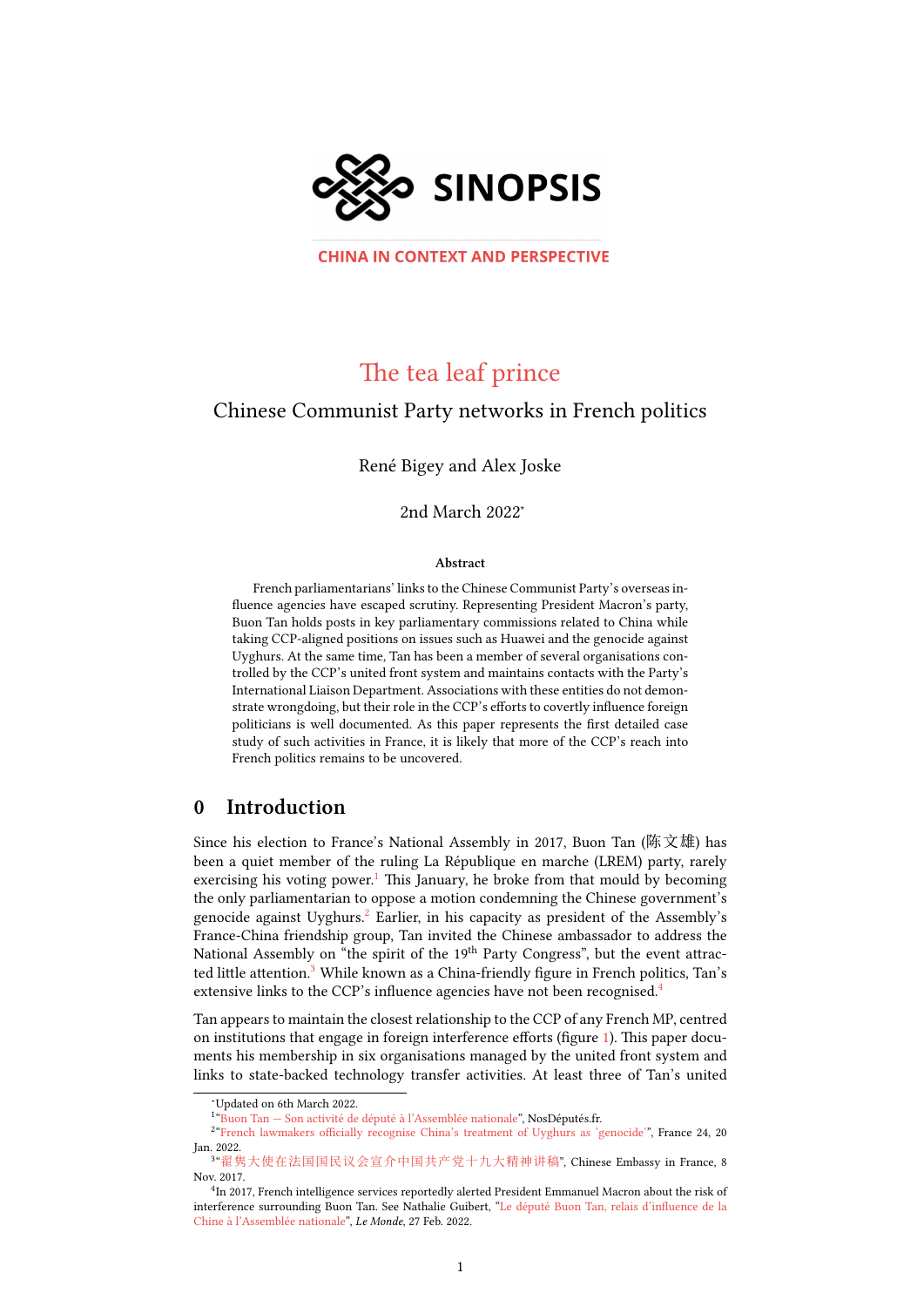<span id="page-1-0"></span>

Figure 1: Buon Tan shakes hands with General Secretary Xi Jinping at a 2019 united front event. Source: [CCTV via Sohu](https://archive.ph/Hidxc).

front affiliations appear to be current. We also describe Tan's relationship with the CCP's International Liaison Department, which seeks to influence foreign political parties.

Although we do not presume to know the full nature of Tan's interactions with the CCP, his connections to the united front system place him alongside individuals governments have accused of involvement in foreign interference, and the organisations he is a member of explicitly promote the Party's foreign policy agenda. Around the world, the Party's united front system, a grouping of Chinese Party and state agencies, builds networks among ethnic Chinese communities and seeks to lean on its associates to advance the Party's interests abroad. For example, this January, counterintelligence authorities in the United Kingdom warned parliamentarians that Christine Lee (李贞 驹), a political donor and self-styled community leader, was involved in political in-terference on behalf of the United Front Work Department (UFWD).<sup>[5](#page-1-1)</sup> Similarly, in late 2018, the Australian government cancelled property billionaire Huang Xiangmo's 黄 向墨 visa because he was allegedly "amenable to conducting acts of foreign interfer-ence".<sup>[6](#page-1-2)</sup> Like Tan, both Lee and Huang are members of united front organisations such as the China Overseas Friendship Association.<sup>[7](#page-1-3)</sup> These united front ties are markers of involvement in the CCP's activities, but the mechanisms of Party control over such individuals may be clandestine and lie outside of the united front system.

Despite the growing scrutiny applied to the Party's united front networks internationally, Tan's activities have attracted minimal scrutiny. A September 2021 publication by IRSEM, a think tank under the French Ministry of Defence, helped popularise the

ઌૺૹૢૺૺૺૺૺૺૺૺૺ

<span id="page-1-1"></span><sup>5</sup>Laura Hughes & Helen Warrell,"[MI5 warns UK MPs against 'political interference' by Chinese agent](https://www.ft.com/content/a693d37d-833f-4dae-80c5-4236a6c76470)", Financial Times, 14 Jan. 2022. For earlier analysis of Lee's activities, see Clive Hamilton & Marieke Ohlberg, Hidden Hand: Exposing how the Chinese Communist Party is Reshaping the World, Hardie Grant Books, 12020, pp. 133-5 and Alex Joske,"[The party speaks for you: foreign interference and the Chinese Communist](https://ad-aspi.s3.ap-southeast-2.amazonaws.com/2020-06/The%20party%20speaks%20for%20you_0.pdf) [Party's united front system](https://ad-aspi.s3.ap-southeast-2.amazonaws.com/2020-06/The%20party%20speaks%20for%20you_0.pdf)", ASPI, 2020, pp. 26-7.

<span id="page-1-2"></span><sup>6</sup>Su-Lin Tan, Angus Grigg & Andrew Tillett, ["Huang Xiangmo told Australian residency was cancelled](https://www.afr.com/politics/federal/huang-xiangmo-told-australian-residency-was-cancelled-after-moving-to-hong-kong-20190206-h1axd9) [after moving to Hong Kong](https://www.afr.com/politics/federal/huang-xiangmo-told-australian-residency-was-cancelled-after-moving-to-hong-kong-20190206-h1axd9)", Australian Financial Review, 6 Feb. 2019.

<span id="page-1-3"></span><sup>7</sup> "[中华海外联谊会第五届理事会人员名单](http://web.archive.org/web/20220228091918/http:/www.cofa.org.cn/lsml/311497.jhtml)", 中华海外联谊会, 18 Jun. 2019.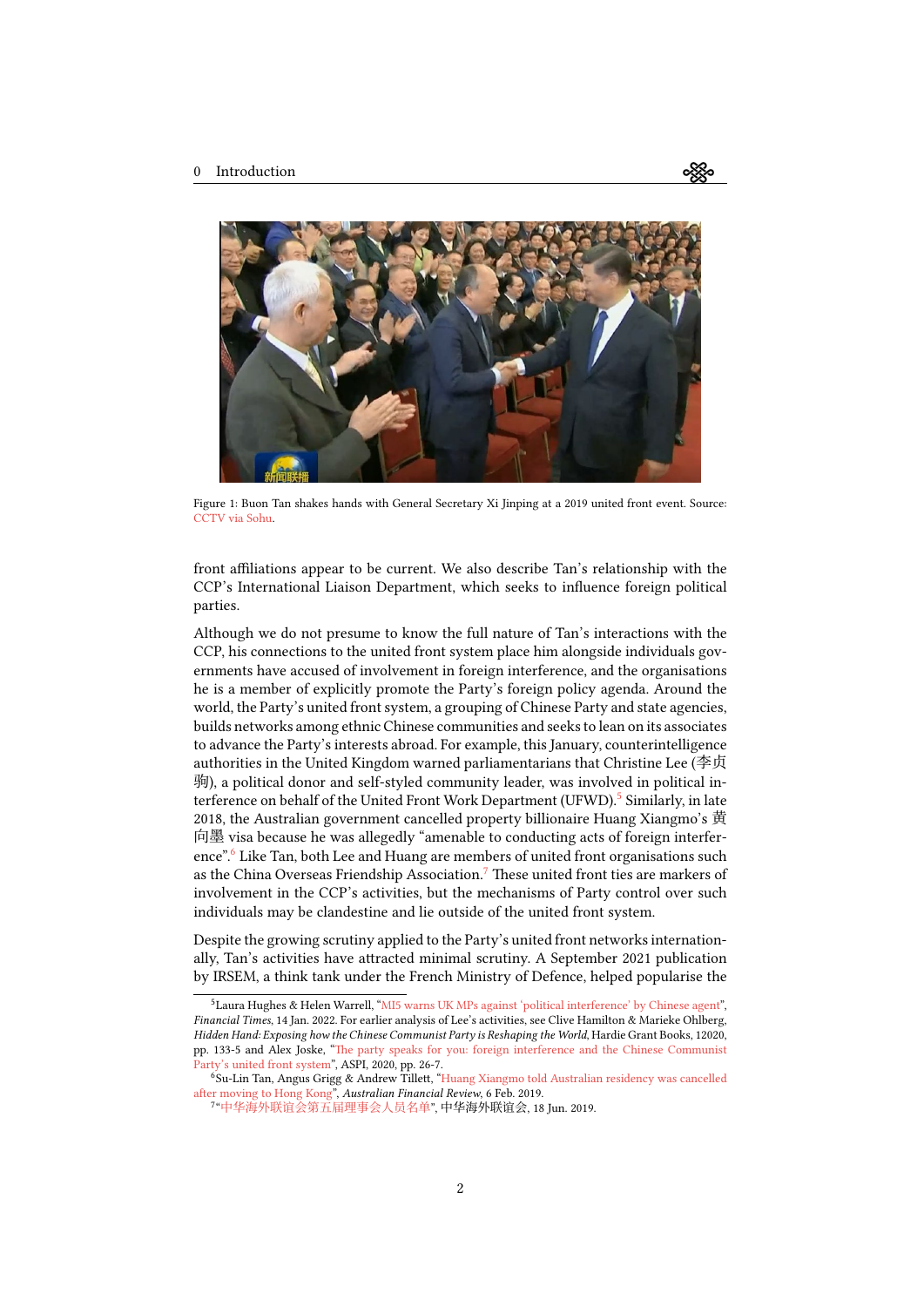concept of CCP united front work in French mainstream media.<sup>[8](#page-2-0)</sup> However, the 600page report does not mention Tan. Similarly, Tan's name is only cited in passing as an

example of a pro-China personality, in France–Chine, les liaisons dangereuses, a 2019 book on China's influence in France by journalist Antoine Izambard.<sup>[9](#page-2-1)</sup> A recent article in Le Monde examined Buon Tan's relationship with China but did not mention his links to the united front system and International Liaison Department.[10](#page-2-2) A series of tweets in 2020 by China scholar Geoff Wade was the earliest English-language examination of Tan's relationship with the CCP, drawing attention to his background and interactions with the ILD and presence at the CPPCC.<sup>[11](#page-2-3)</sup>

The objective of this paper is therefore to shed light on Buon Tan's affiliations and contacts with CCP institutions. As Australia's experience shows, transparency is an essential pillar of responding to foreign political interference.<sup>[12](#page-2-4)</sup>

### 1 A friend of China in the National Assembly

Since his 2017 election to the National Assembly, Buon Tan has secured positions in portfolios and commissions that relate to the France-China relationship and sensitive security issues. Currently, he is president of the parliamentary France-China friendship group and secretary of the Foreign Affairs Commission. As a member of the Foreign Affairs Commission, Buon Tan has been officially tasked with overseeing work concerning China and Northeast Asia. He has also been named co-rapporteur of an "information mission", which he initiated himself, related to France and Europe's China policy.[13](#page-2-5) Tan is secretary of another information mission about national resilience that includes assessing France's ability to resist supply-chain disruption and cyberattacks. Finally, he is the vice-president of a study group on the "expansion of the Taiwanese economy" and a member of a study group on aerospace. $^{14}$  $^{14}$  $^{14}$ 

Released in February 2022, a parliamentary report Tan initiated and co-drafted about France and Europe's China policy serves as a recent example of his efforts to counteract critical perspectives on China. The report's drafting process was marked by significant disagreements between the two rapporteurs, such that they contemplated releasing two separate sets of recommendations. In co-rapporteur Bérangère Poletti's words, Buon Tan's vision of China is "more economic than political" and Huawei's situation was cited as an example of divergent points of view between the two. The outcome is an eclectic document staking no clear position, but which nonetheless calls for a "rebalancing of the bilateral relationship with China" and for a more "strategic vision" on France's part when dealing with Beijing. In addition, the report states several times that the European Union would have little to gain aligning its positions with the United States "for a fight which is not its own", in the context of issues such

<span id="page-2-0"></span><sup>8</sup>Paul Charon & Jean-Baptiste Jeangene Vilmer, ["Chinese Influence Operations: A Machiavellian Mo](https://www.irsem.fr/report.html)[ment](https://www.irsem.fr/report.html)", IRSEM, 2021.

<span id="page-2-1"></span><sup>9</sup>Antoine Izambard, France–Chine, les liaisons dangereuses, Stock, 2019, Buon Tan's name is mentioned in two chapters: "Huawei, un géant sous étroite surveillance" and "Les prochinois".

<span id="page-2-3"></span><span id="page-2-2"></span><sup>&</sup>lt;sup>10</sup>Guibert, [op. cit.](https://www.lemonde.fr/international/article/2022/02/27/le-depute-buon-tan-relais-d-influence-de-la-chine-a-l-assemblee-nationale_6115470_3210.html)

<sup>&</sup>lt;sup>11</sup>Seetweets under Geoff Wade, "[France: Chinese Association for International Understanding chair Ji](https://archive.ph/Mw98m) [Bingxuang…](https://archive.ph/Mw98m)", Twitter, 13 Jan. 2020.

<span id="page-2-5"></span><span id="page-2-4"></span><sup>&</sup>lt;sup>12</sup>For discussion of this point, see John Garnaut, ["Australia's China reset](https://www.themonthly.com.au/issue/2018/august/1533045600/john-garnaut/australia-s-china-reset#mtr)", The Monthly, Aug. 2018.

<sup>13</sup> ["Bilan d'activité de la commission des affaires étrangères, octobre 2020-août 2021"](https://www2.assemblee-nationale.fr/static/15/commissions/CAffEtran/Bilans-annuels/BILAN_ACTIVITE_CAE_2020_2021.pdf), Assemblée nationale.

<span id="page-2-6"></span><sup>14</sup> ["Buon Tan — Son activité…](https://archive.fo/6HTKL)"; ["Composition de la mission d'information sur la résilience nationale au](https://archive.fo/8sJeH) [23 février 2022"](https://archive.fo/8sJeH), Assemblée nationale.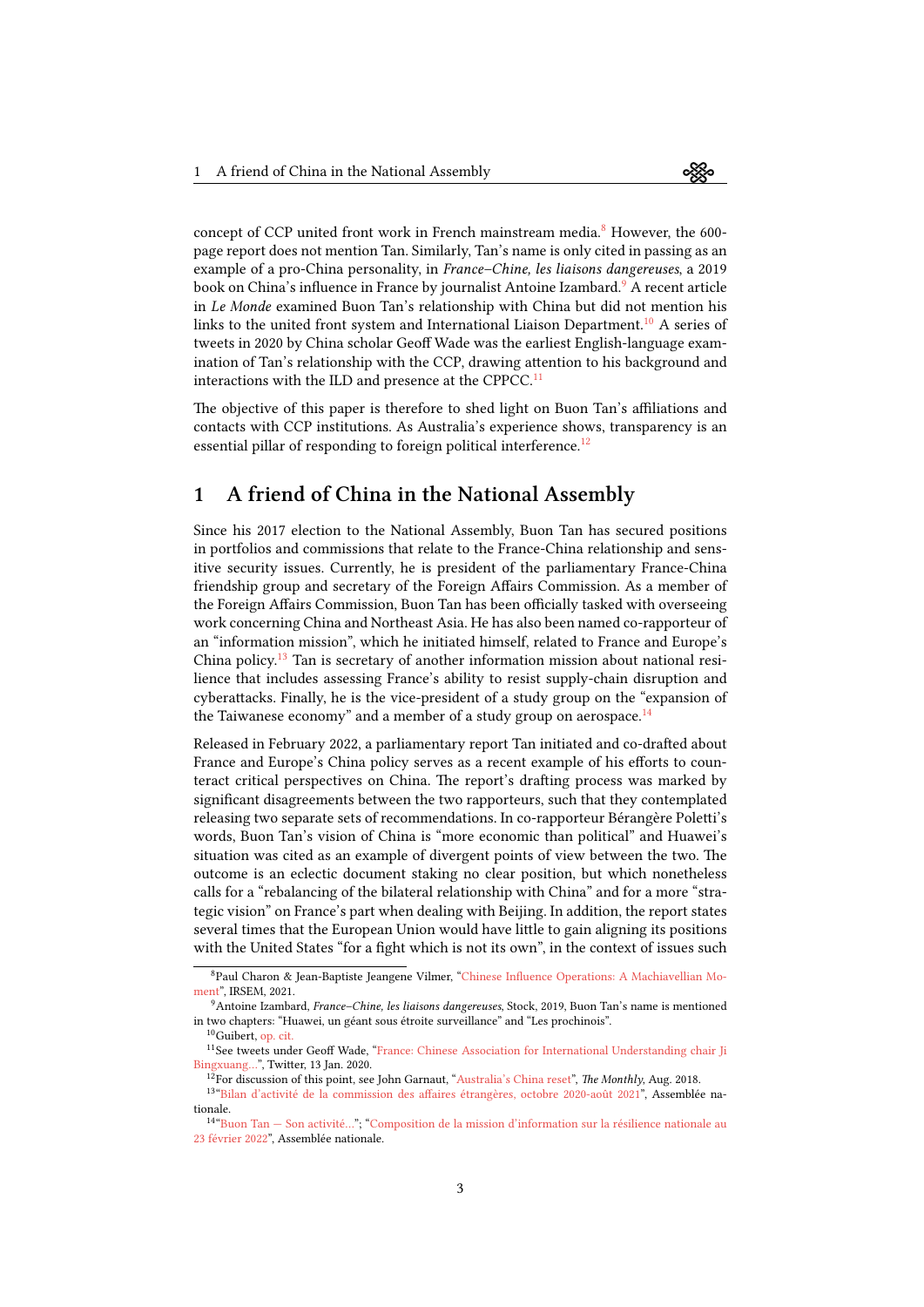as Taiwan and competition with China. None of the 48 recommendations issued concerns human rights or security issues.[15](#page-3-0)

Buon Tan refrains from overtly taking up CCP talking points, but his behaviour is largely aligned with Beijing's interests on issues the CCP views as highly sensitive:

- In January 2022, Buon Tan stood out as the only French MP to vote against a motion recognising the violence perpetuated by the Chinese party-state upon the Uyghur minority as a "genocide".
- In April 2020, as the world was discussing the origin of COVID-19 and the Chinese government's early management of the crisis, Tan and fellow LREM member Pierre Person praised China for its "active international cooperation and control of the pandemic".[16](#page-3-1)
- In November 2021, Tan abstained from voting on a bill calling for Taiwan's par-ticipation in international organizations and multilateral cooperation forums.<sup>[17](#page-3-2)</sup> Later, when hosting the Chinese ambassador in the French National Assembly, Tan presented the bill as the initiative of "a few MPs" when it had in fact been signed by all but two parliamentary groups and close to 200 MPs.<sup>[18](#page-3-3)</sup>

Tan often acts as a go-between the French assembly and PRC government representatives. In October 2019, he invited Lu Shaye 卢沙野, the newly appointed Chinese ambassador to France, to give a speech to the National Assembly where he characterised the United States as "so tyrannical" and asked MPs to be respectful and sensitive about China's "family affairs", referring to Taiwan, Hong Kong, Tibet, Xinjiang and human rights, which he called a "sine qua non condition" for the bilateral relation-ship to develop "soundly and regularly".<sup>[19](#page-3-4)</sup> In 2017, Tan invited the previous Chinese ambassador to address the National Assembly on the "spirit of the 19<sup>th</sup> Party Congress".[20](#page-3-5)

## 2 Tan and the CCP's united front system

Buon Tan was appointed to major united front groups well before his election to the National Assembly. These groups are all closely associated with or directly managed by the UFWD, which has always played a central role in the Party's efforts to influence foreign Chinese community leaders. In 2018, the UFWD subsumed the State Council Overseas Chinese Affairs Office (OCAO) and was officially given responsibility for exercising "unified management" of diaspora affairs work.<sup>2</sup>

<span id="page-3-0"></span><sup>&</sup>lt;sup>15</sup>BérangèrePoletti & Buon Tan, "[Rapport d'information sur la stratégie de la France et de l'Europe à](https://web.archive.org/web/20220217153401/https://www.assemblee-nationale.fr/dyn/15/rapports/cion_afetr/l15b5027_rapport-information.pdf) [l'égard de la Chine"](https://web.archive.org/web/20220217153401/https://www.assemblee-nationale.fr/dyn/15/rapports/cion_afetr/l15b5027_rapport-information.pdf), Assemblée nationale, N° 5027, 18 Feb. 2022.

<span id="page-3-1"></span><sup>&</sup>lt;sup>16</sup>["Les dirigeants des partis étrangers saluent le soutien de la Chine à la lutte mondiale contre le](https://web.archive.org/web/20220130223359/http://french.xinhuanet.com/2020-04/02/c_138939046.htm) [coronavirus"](https://web.archive.org/web/20220130223359/http://french.xinhuanet.com/2020-04/02/c_138939046.htm), Xinhua, 2 Apr. 2020.

<span id="page-3-2"></span><sup>17</sup>["Votes de Buon Tan](https://archive.fo/C87qN)", NosDéputés.fr.

<span id="page-3-4"></span><span id="page-3-3"></span><sup>18</sup>Poletti & Tan, [op. cit.](https://web.archive.org/web/20220217153401/https://www.assemblee-nationale.fr/dyn/15/rapports/cion_afetr/l15b5027_rapport-information.pdf)

<sup>19</sup> ["Discours de S.E.M. l'Ambassadeur Lu Shaye devant le groupe d'Amitié France-Chine de l'Assemblée](https://web.archive.org/web/20220301113610/https://www.mfa.gov.cn/ce/cefr/fra/zfzj/t1716338.htm) [nationale](https://web.archive.org/web/20220301113610/https://www.mfa.gov.cn/ce/cefr/fra/zfzj/t1716338.htm)", Chinese Embassy in France, 25 Oct. 2019.

<span id="page-3-6"></span><span id="page-3-5"></span><sup>20</sup> "[翟隽大使](https://web.archive.org/web/20220301083959/https://www.mfa.gov.cn/ce/cefr/chn/zgzfg/zgds/dsjs/t1508886.htm)…"

<sup>21</sup> "[中共中央印发《深化党和国家机构改革方案》](https://archive.ph/4Zqeg)", Xinhua via gov.cn, 21 Mar. 2018; Alex Joske, "[Reorganizing the United Front Work Department: New Structures for a New Era of Diaspora and Religious](https://jamestown.org/program/reorganizing-the-united-front-work-department-new-structures-for-a-new-era-of-diaspora-and-religious-affairs-work/) [Affairs Work"](https://jamestown.org/program/reorganizing-the-united-front-work-department-new-structures-for-a-new-era-of-diaspora-and-religious-affairs-work/), China Brief, 9 May 2019.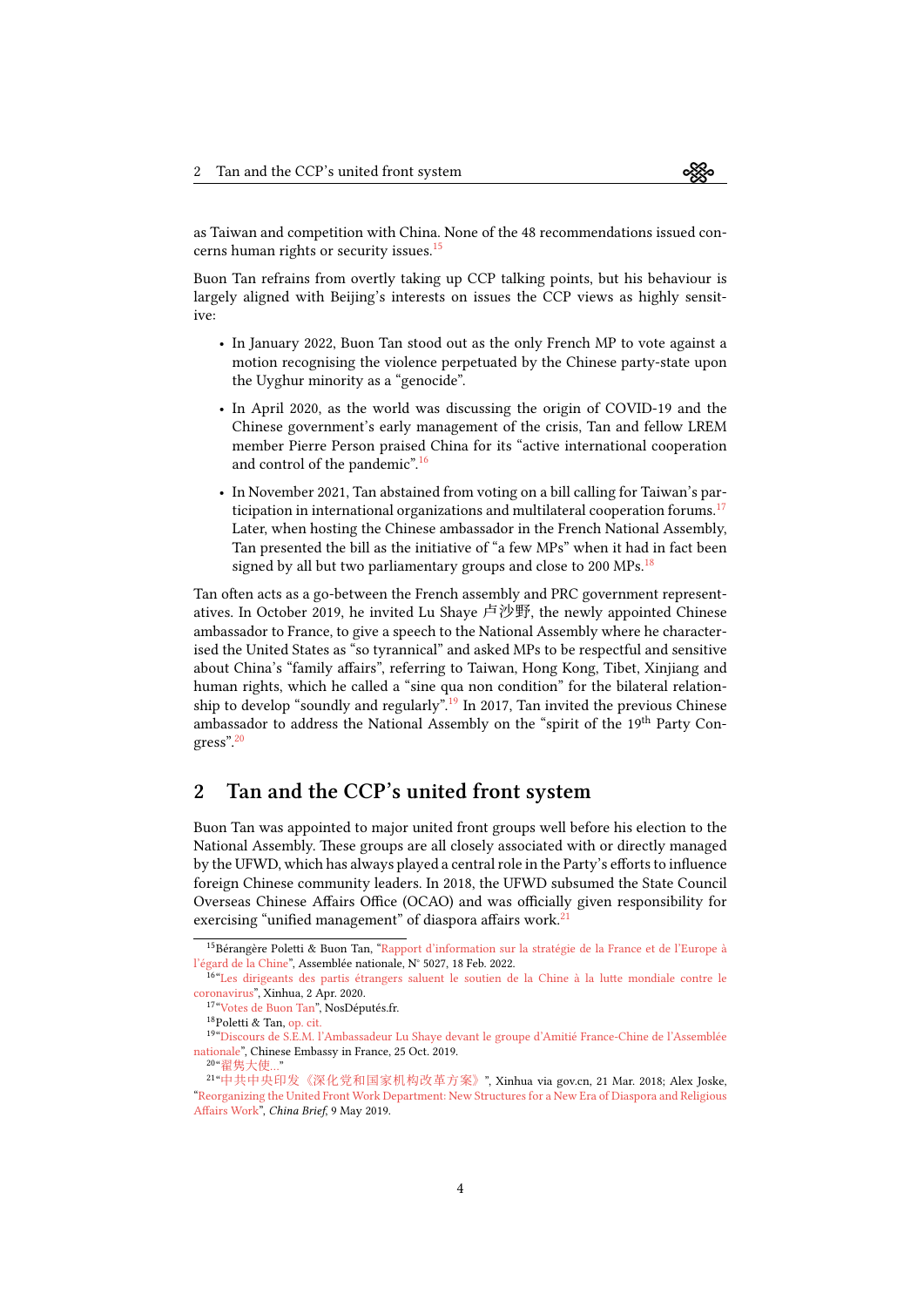Tan has been a member of a UFWD-controlled organisation since at least 2008, when he was named to the council of the China Overseas Friendship Association (COFA, 中华海外联谊会). Since May 2019, Tan has been an executive council member of the group.<sup>[22](#page-4-0)</sup> Founded in 1997, COFA is directly managed by the UFWD and is one of its most important platforms for co-opting and interacting with overseas united front figures.[23](#page-4-1) As mentioned earlier, united front figures governments have accused of involvement in foreign interference, such as Christine Lee and Huang Xiangmo, are members of COFA. Alongside overseas figures, COFA's members generally include the UFWD's entire leadership and representatives of all 12 UFWD bureaus, which will often use COFA as their affiliation when travelling abroad.<sup>[24](#page-4-2)</sup> COFA's broad political agenda is clearly spelt out in its constitution, which states that the group's objectives include "contributing strength towards the ancestral nation's unification and realising the great rejuvenation of the Chinese nation.<sup>"[25](#page-4-3)</sup>

Tan was also a member of another key united front group, the China Overseas Ex-change Association (COEA, 中国海外交流协会), from 2013 to May 2019.<sup>[26](#page-4-4)</sup> According to an official source, COEA aimed to establish "extensive contacts" with overseas Chinese in order to bring capital, technologies, talents and so on into China, as well as to conduct "cultural exchange and external propaganda".<sup>[27](#page-4-5)</sup> COEA was taken over by COFA in 2019 after its parent agency, the State Council OCAO, was itself subsumed by the UFWD in  $2018$ .<sup>2</sup>

In 2013, the Overseas Chinese Affairs Office invited Tan, already a COFA member, to attend the Chinese People's Political Consultative Conference (CPPCC) as a "nonvoting overseas Chinese delegate" (figure  $2$ ).<sup>[29](#page-4-7)</sup> In principle, diaspora members can only receive one such invitation in their lifetime, highlighting the significance of Tan's attendance.<sup>[30](#page-4-8)</sup> The CPPCC carries little decision-making power within the Chinese political system but is the premier forum of the united front system. Currently chaired by Wang Yang 汪洋, the CCP Politburo Standing Committee member responsible for united front work, the CPPCC is a microcosm of the Party's efforts to co-opt representatives from outside the Party, bringing together Party officials, intelligence officers, industry leaders, religious figures, academics and so on as a delegates. This is intended to enhance the CCP's legitimacy as a ruling Party that nonetheless represents the interests of the full breadth of Chinese society.<sup>[31](#page-4-9)</sup>

Buon Tan's involvement in the united front system has continued to expand following his 2017 election to France's National Assembly. In September 2018, the All-China Federation of Returned Overseas Chinese (ACFROC, 中华全国归国华侨联合会)

<span id="page-4-1"></span><span id="page-4-0"></span><sup>22</sup> "[中华海外联谊会第五届理事会人员名单](https://archive.fo/GfkZM)", 中华海外联谊会.

<sup>&</sup>lt;sup>23</sup>COFA is officially managed by the UFWD, according to its registration page on the Ministry of Civil Affairs' social organisation information platform (中国社会组织信用信息公示平台). Joske,"[The Party](https://ad-aspi.s3.ap-southeast-2.amazonaws.com/2020-06/The%20party%20speaks%20for%20you_0.pdf?VersionId=gFHuXyYMR0XuDQOs.6JSmrdyk7MralcN) Speaks for You...

<span id="page-4-2"></span><sup>24</sup> "[中华海外联谊会第五届](https://archive.fo/GfkZM)…"

<span id="page-4-3"></span><sup>25</sup> "[海联会章程](https://archive.ph/pasO9)", 中华海外联谊会.

<span id="page-4-4"></span><sup>26</sup> "[中国海外交流协会第五届理事会理事名单](http://web.archive.org/web/20131203001816/http:/www.coea.org.cn/472/2013/1014/221.html)", 中国海外交流协会.

<span id="page-4-6"></span><span id="page-4-5"></span><sup>27</sup> "[中国海外交流协会](https://archive.fo/W8VhY)", 中国侨网.

<sup>28</sup> "[中华海外联谊会四届六次常务理事会在京召开](https://archive.ph/diUzv)", 新华网, 25 Apr. 2019; "[中共中央印发《深化党和](https://archive.ph/4Zqeg) [国家机构改革方案》](https://archive.ph/4Zqeg)",Xinhua via gov.cn, 21 Mar. 2018; Joske, "Reorganizing...

<span id="page-4-7"></span><sup>29&</sup>quot;陈文雄列席全国政协会议关注中文教育、 文化交流", 中国新闻网, 4 Mar. 2013; "[陈文雄当选法国](https://archive.ph/030nx) [历史上第一位华裔国会议员!](https://archive.ph/030nx)", 天下潮商传媒集团 via Sohu, 20 Jun. 2017.

<span id="page-4-9"></span><span id="page-4-8"></span><sup>30</sup> "[列席今年全国政协会议的](https://archive.fo/ZcQCn) 35 名海外侨胞都有谁?", 中国侨网, 3 Mar. 2018.

<sup>&</sup>lt;sup>31</sup>Gerry Groot, Managing Transitions: The Chinese Communist Party, United Front Work, Corporatism, and Hegemony, Routledge, 2003, pp. 51 sq.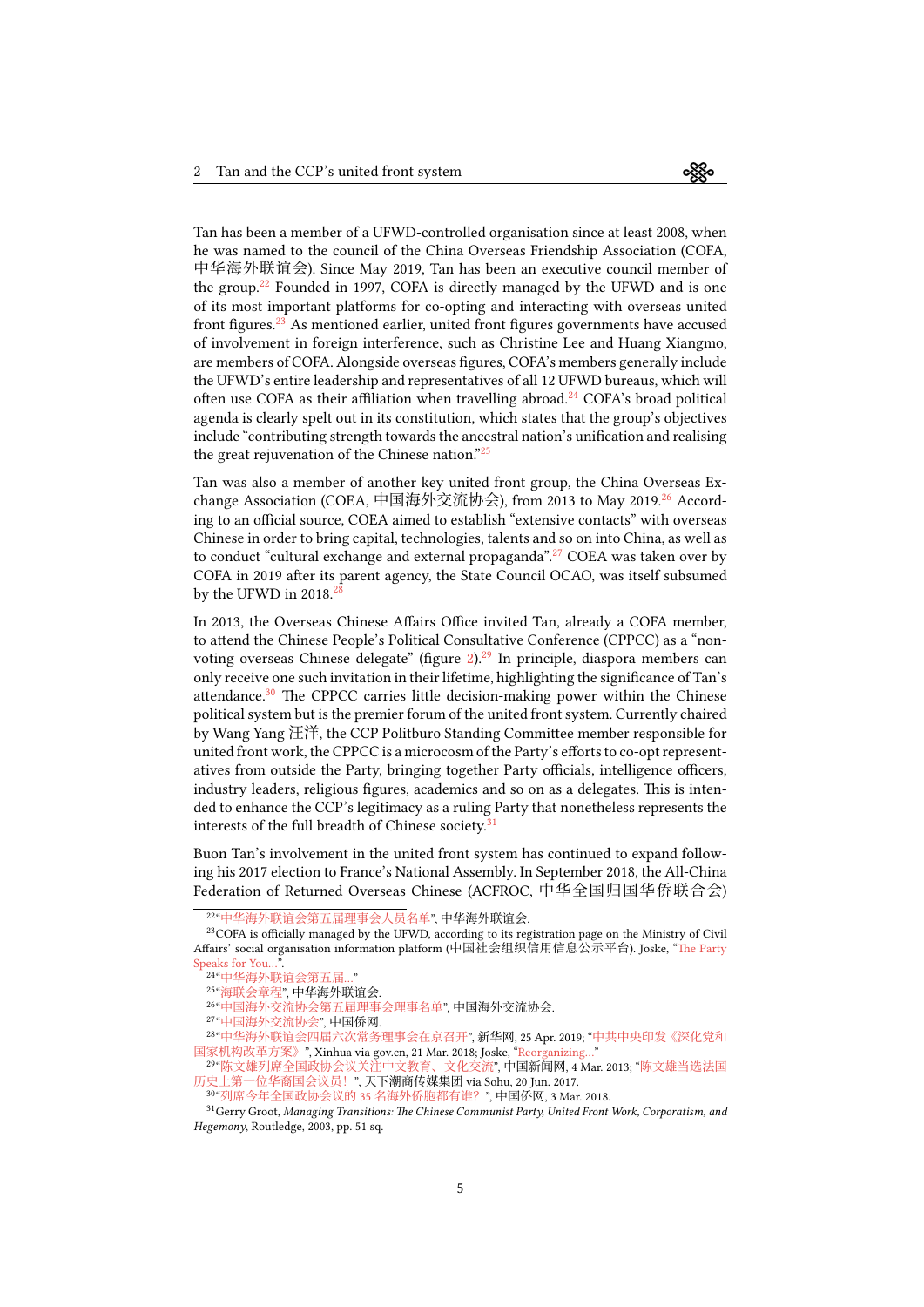<span id="page-5-0"></span>

Figure 2: Buon Tan, then vice-mayor of Paris's 13<sup>th</sup> arrondissement, attending the 2013 meeting of the CPPCC. Source: [中新网](https://archive.ph/IQrsU).

named him as an overseas committee member, one of twenty from France.<sup>[32](#page-5-1)</sup> ACFROC presents itself as a peak body for representatives of overseas Chinese and returned overseas Chinese communities, but functions like a Party organ. It is an official constituent unit of the CPPCC, and its staff generally have backgrounds as Party cadres in united front agencies.<sup>[33](#page-5-2)</sup>

Like many other united front bodies, ACFROC aims to use diaspora representatives to advance the Party's interests and support its legitimacy. In 2018, the Party Central Committee described ACFROC's function as acting as "a bridge and a belt for the Party and the government to liaise with returned overseas Chinese, relatives of overseas Chinese and overseas Chinese compatriots."<sup>[34](#page-5-3)</sup> Demonstrating its focus on aligning ethnic Chinese with the Party's interest, in 2019 ACFROC's chairman called on members to "guide the masses of the overseas Chinese world in listening to the Party's words."[35](#page-5-4)

Buon Tan's significance within the united front system was again underlined in 2019, when he visited Beijing to attend a meeting of COFA and a major meeting of overseas Chinese community representatives. When General Secretary Xi Jinping visited the hundreds of united front figures gathered for the occasion, Tan was given a position of honour in the first row. Footage of Tan and Xi shaking hands featured on China Central Television's primetime news programme (figure [1](#page-1-0)).<sup>[36](#page-5-5)</sup>

<span id="page-5-1"></span><sup>32</sup> "[\(受权发布\)第十次全国归侨侨眷代表大会聘请 中国侨联第十届委员会海外委员名单](https://archive.ph/iS49N)", 中国侨 联, 1 Sep. 2018

<span id="page-5-2"></span><sup>33</sup> "[中国侨联简况](https://archive.ph/lAAW2)", 中国侨联, 22 Jun. 2018. For example, ACFROC Liaison Department deputy head Zhu Liu 朱柳 was previously a deputy head of the OCAO Overseas Department. See "第十二期" [侨连五洲·海](https://archive.ph/PqAmc) 外联谊研修班" 及第四期" [华裔杰青论坛](https://archive.ph/PqAmc)" 在宁圆满收官", 中国侨联, 16 Jul. 2021; "[国务院侨办国外司](https://archive.ph/u5l05) [副司长朱柳一行来松调研](https://archive.ph/u5l05)", 松江区侨联 via 上海桥联, 7 Jun. 2017.

<span id="page-5-3"></span><sup>34</sup> "[中共中央印发《深化党和国家机构改革方案》](https://archive.ph/4Zqeg)", Xinhua via gov.cn, 21 Mar. 2018.

<span id="page-5-5"></span><span id="page-5-4"></span><sup>35</sup> "[中国侨联召开十届二次全委会议](http://web.archive.org/web/20220225234530/http:/www.czgghq.com/NEWS/2473.html)", 沧州侨联, 2019.

<sup>36&</sup>quot;[习近平会见世界华侨华人代表,谢国民、陈文雄等多位潮籍华人参加会议](https://archive.ph/Hidxc)", 天<mark>下潮商传媒 vi</mark>a Sohu, 29 May 2019.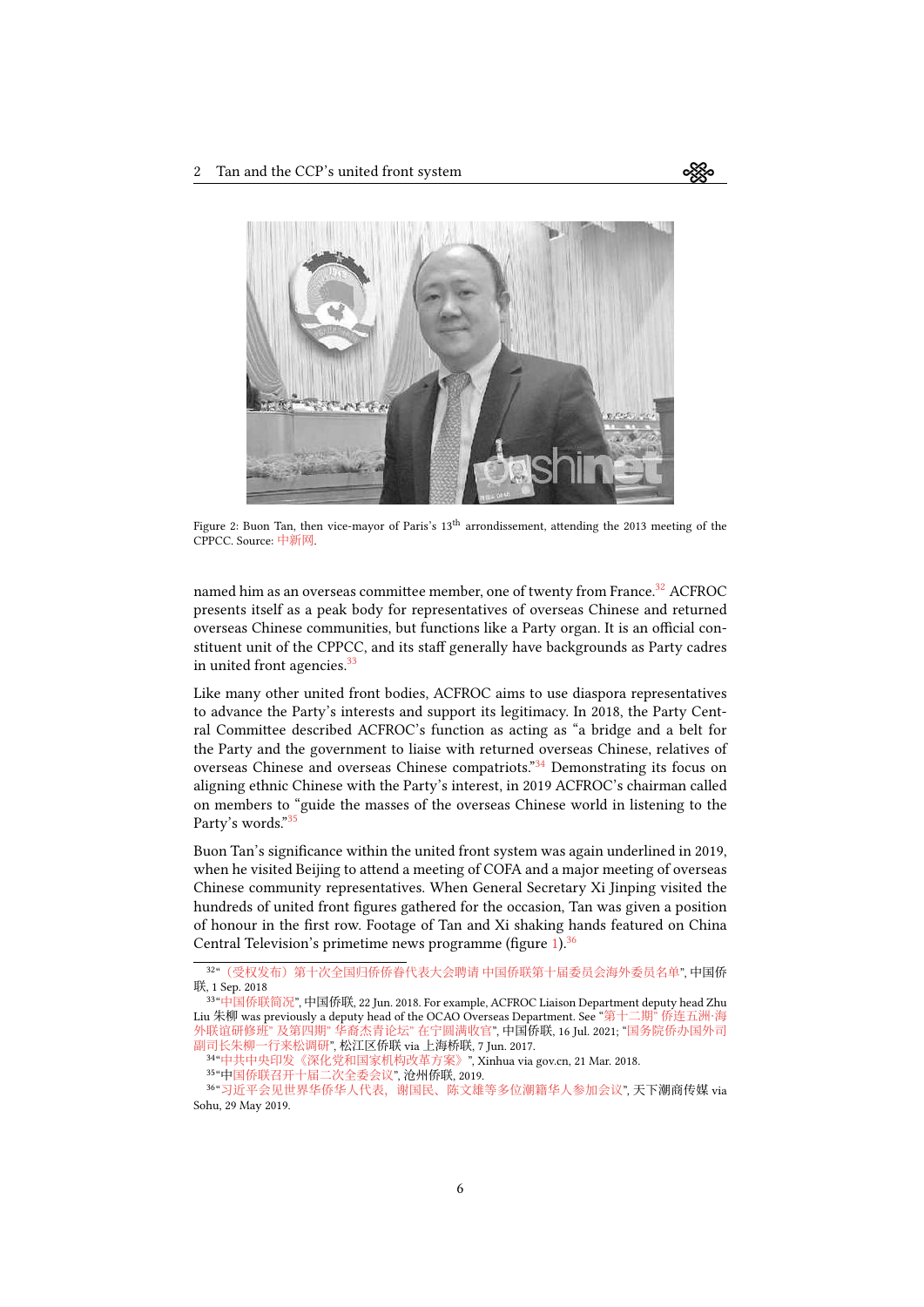Tan has held positions in several other PRC-based united front groups. In 2012 and again in 2019, he was named a member of the Guangdong Public Diplomacy Associ-ation (广东公共外交协会), which is subordinate to the provincial CPPCC.<sup>[37](#page-6-0)</sup> In 2017, the website of the UFWD's Western Returned Scholars Association (WRSA, 欧美同 学会), ostensibly an organisation for foreign-educated professionals, described Tan as one of its overseas committee members.<sup>[38](#page-6-1)</sup> The WRSA plays an important role in the CCP's foreign talent-recruitment efforts, including by running the official association for Thousand Talents Plan scholars and tasking overseas organisations to recruit scientists.<sup>[39](#page-6-2)</sup>

#### 3 Tan and the CCP foreign affairs system

Buon Tan maintains connections to the Party's foreign affairs system, including the Central Committee's International Liaison Department (ILD,中央对外联络部), alongside his united front ties.

While the International Liaison Department was created in 1951 from a bureau of the UFWD, there is no evidence that its work today is guided by the united front system. $^{40}$  $^{40}$  $^{40}$ It is mainly associated with the CCP foreign affairs system, along with agencies such as the Ministry of Foreign Affairs and the Chinese People's Association for Friendship with Foreign Countries.<sup>[41](#page-6-4)</sup>

The fact that the ILD isn't part of the united front system doesn't diminish its significance as a source of Party influence. Firstly, the ILD's core role is to develop relationships with foreign political parties, which includes gathering intelligence on them. As Czech intelligence service BIS pointed out in its 2015 annual report, the ILD's "remit includes, besides foreign relations, intelligence activities." Secondly, the ILD uses its connections to attempt to build support for the Party and its international agenda. In particular, it has encouraged representatives of political parties to endorse and normalise CCP talking points such as the concept of a "community of common destiny for humankind".<sup>[42](#page-6-5)</sup> While many politicians have taken up this Party phraseology, they may be unaware that the concept encapsulates the CCP's ambition to create a new international order more closely aligned with its own interests.  $43$ 

Buon Tan attended a key event in the ILD's efforts to influence foreign political parties, the December 2017 "CCP in Dialogue with World Political Parties High-Level Meet-

<span id="page-6-0"></span><sup>37</sup> "[广东公共外交协会第一届会长、副会长、秘书长](https://archive.ph/wHzLZ)", Guangdong CPPCC, 17 Apr. 2020; "[广东公共](https://archive.ph/1nXX5) [外交协会第二届理事会名单](https://archive.ph/1nXX5)", Guangdong CPPCC, 3 Mar. 2021; "[广东公共外交协会简介](https://archive.ph/J3qv7)", Guangdong CPPCC, 12 Nov. 2021.

<span id="page-6-1"></span><sup>38</sup> "[欧美同学会海外理事陈文雄出席巴黎十三区第七届中秋庆典活动](https://archive.ph/R1MkW)", 人民网 via Western Returned Scholars Association, 27 Sept. 2017, <https://archive.ph/R1MkW>.

<span id="page-6-2"></span><sup>39</sup>Alex Joske & Jeffrey Stoff, "The United Front and technology transfer", pp. 263-9 in William C. Hannas & Didi Kirsten Tatlow (eds.), China's Quest for Foreign Technology: Beyond Espionage, Routledge, 2021.

<span id="page-6-3"></span><sup>40</sup>On the ILD's origins, see 中共中央对外联络部 & 中共对外关系史料编辑小组 (eds.), 中联部四十 年, 1991, pp. 35-37, 116 sq.; Robert Suettinger,"[Intelligence report: The International Liaison Department](https://web.archive.org/web/20190920042452/https:/www.cia.gov/library/readingroom/docs/polo-33.pdf) [of the Chinese Communist Party](https://web.archive.org/web/20190920042452/https:/www.cia.gov/library/readingroom/docs/polo-33.pdf)", Central Intelligence Agency, December 1971.

<span id="page-6-4"></span><sup>41</sup>David Shambaugh, "China's"Quiet Diplomacy": The International Department of the Chinese Communist Party", China: An International Journal 5:1, 2007, p. 336.

<span id="page-6-5"></span><sup>&</sup>lt;sup>42</sup>JichangLulu & Martin Hála, "[A new Comintern for the New Era: The CCP International Department](https://sinopsis.cz/en/a-new-comintern-for-the-new-era-the-ccp-international-department-from-bucharest-to-reykjavik/) [from Bucharest to Reykjavík"](https://sinopsis.cz/en/a-new-comintern-for-the-new-era-the-ccp-international-department-from-bucharest-to-reykjavik/), 16 Aug. 2018.

<span id="page-6-6"></span><sup>&</sup>lt;sup>43</sup>Nadège Rolland, ["Beijing's Vision for a Reshaped International Order](https://jamestown.org/program/beijings-vision-reshaped-international-order/)", China Brief, 26 Feb. 2018.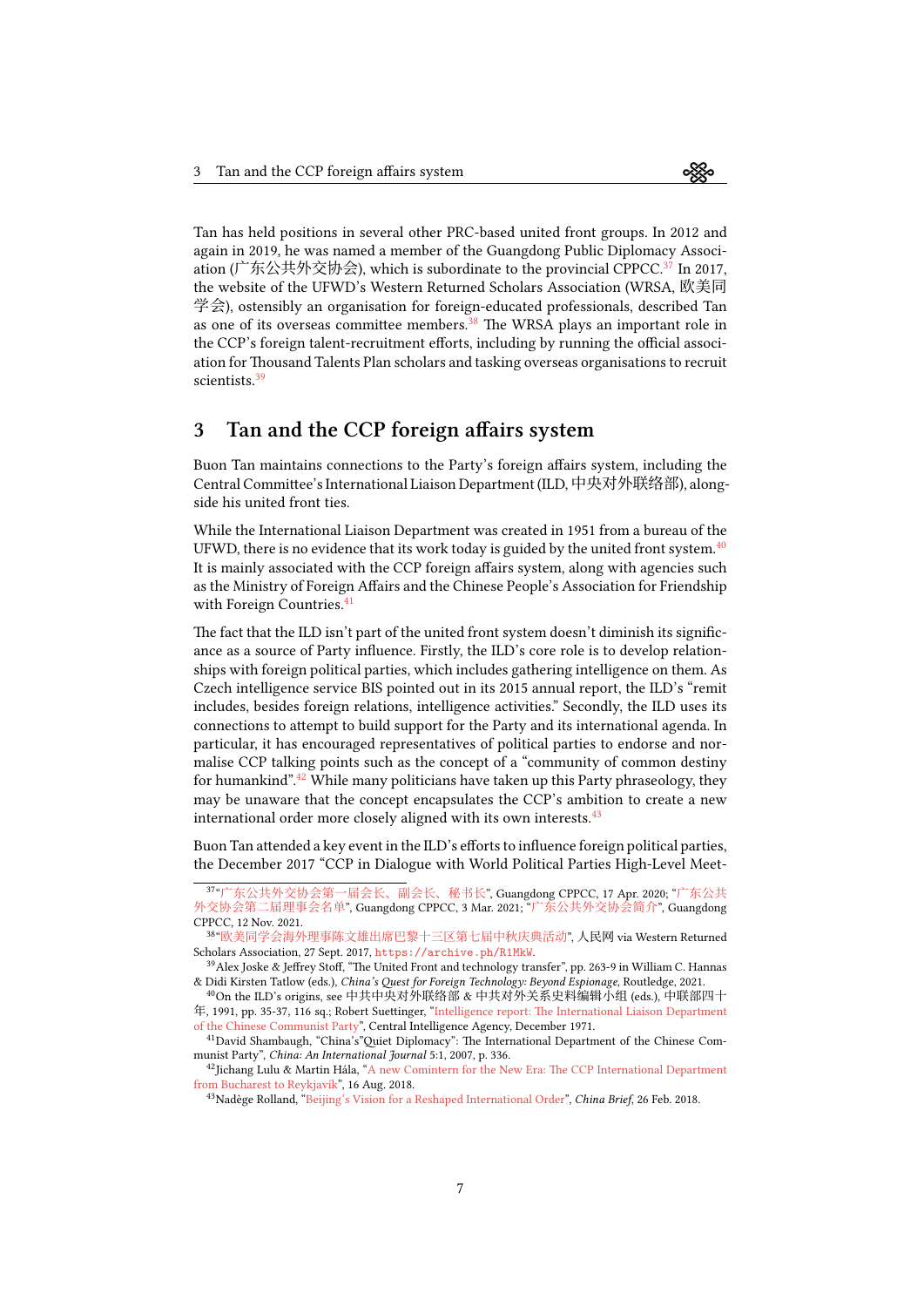<span id="page-7-0"></span>

Figure 3: Tan meets with ILD leader Song Tao on the sidelines of the World Political Parties Dialogue. Source: [中国共产党新闻网](https://archive.ph/WizxW).

ing" (figure [3\)](#page-7-0).<sup>[44](#page-7-1)</sup> Former French Prime Minister Jean-Pierre Raffarin, whose cosy relationship with the People's Republic of China has long been scrutinised by French media, also attended the meeting. $45$ 

The dialogue was a propaganda coup and a major demonstration of the ILD's convening power, claiming to draw representatives of 300 political parties. In official coverage of the event, the People's Daily claimed that French representatives "congratulated the Party on the  $19<sup>th</sup>$  Party Congress's historic achievements," referring to the meeting where term limits on Xi's leadership were abolished.<sup>[46](#page-7-3)</sup> Chinese state media also interviewed Tan, who was quoted praising the Party's international agenda: "My deepest impression is of the concept of a community of common destiny for humankind. This concept is intimately related to every person: we cannot close the door and focus on our own problems without concerning ourselves with other countries. This is a concept of historical significance."<sup>[47](#page-7-4)</sup>

Afterwards, Tan continued to be involved in contacts between the ILD and French politicians. In July 2019 and again in January 2020, Buon Tan led a delegation of "young members of the French National Assembly" for meetings with key ILD figures including ILD Director Song Tao 宋涛 and Ji Bingxuan 吉炳轩, president of the China Association for International Understanding (CAFIU, 中国国际交流协会). [48](#page-7-5) CAFIU claims to be a "social organisation" but is in fact managed by ILD, which may

<span id="page-7-1"></span><sup>44</sup>梁甜甜, 周欣 & 毕秋兰, "[这次历史性大会后,外国政党领导人讲述了这](https://web.archive.org/web/20220301115605/https://k.sina.cn/article_2810373291_a782e4ab02000848x.html) 5 个小故事!", 新华网 via Sina, 4 Dec. 2017.

<span id="page-7-2"></span><sup>45</sup> "[宣示国际担当 共建美好世界](https://web.archive.org/web/20220301115939/http://m.news.cctv.com/2017/12/04/ARTIVRrRnP1NnDEQjFMobj7K171204.shtml)", CCTV, 4 Dec. 2017. For French media coverage of Raffarin's relationship with China, see Brice Pedroletti & Harold Thibault, ["Les tribulations de Jean-Pierre Raffarin en Chine](https://www.lemonde.fr/international/article/2019/12/06/les-tribulations-de-jean-pierre-raffarin-en-chine_6021867_3210.html)", Le Monde, 6 Dec. 2019.

<span id="page-7-3"></span><sup>46</sup> "[宋涛会见法国执政党代表](https://archive.ph/WizxW)", 中国共产党新闻网, 1 Dec. 2017.

<span id="page-7-5"></span><span id="page-7-4"></span><sup>47&</sup>quot;[这场全世界政党的盛会结出了哪些成果?亮点、干货,都在这里了!](https://archive.ph/gpRPt)", 中国日报, 4 Dec. 2017.

<sup>48</sup> "[宋涛会见法国青年议员团](https://web.archive.org/web/20200108155807/http://www.xinhuanet.com/politics/2020-01/07/c_1125432518.htm)", 新华网, 7 Jan. 2020; ["10e session \(Pékin, 9 juillet 2019\)"](https://web.archive.org/web/20220301120403/https://www2.assemblee-nationale.fr/europe-et-international/activites-parlementaires-internationales/les-commissions-parlementaires-bilaterales/grande-commission-france-chine/10e-session-pekin-9-juillet-2019), Assemblée Nationale. "[吉炳轩会见法国客人](https://web.archive.org/web/20200108180109/http://www.xinhuanet.com/politics/2020-01/07/c_1125432702.htm)", 新华网, 8 Jan. 2020. The first meeting was organised for the 11<sup>th</sup> session of the so-called "Great Commission", a yearly bilateral meeting between the National Assembly and China's National People's Congress. Interestingly, only that first meeting with Ji Bingxuan was reported on the website of the French National Assembly. Ji Bingxuan is presented as the vice-president of the standing committee of the National People's Congress and no mention is made of his role as the head of CAFIU. The January 2020 meeting was not reported on non-Chinese websites. On November 29<sup>th</sup>, Buon Tan had already introduced Hugues Renson, vice-President of the National Assembly and a former member of President Chirac's cabinet, to Ji Bingxuan during the latter's visit to Paris. Again, Ji Bingxuan was only presented as the vice-president of the standing committee of the National People's Congress. See: Hugues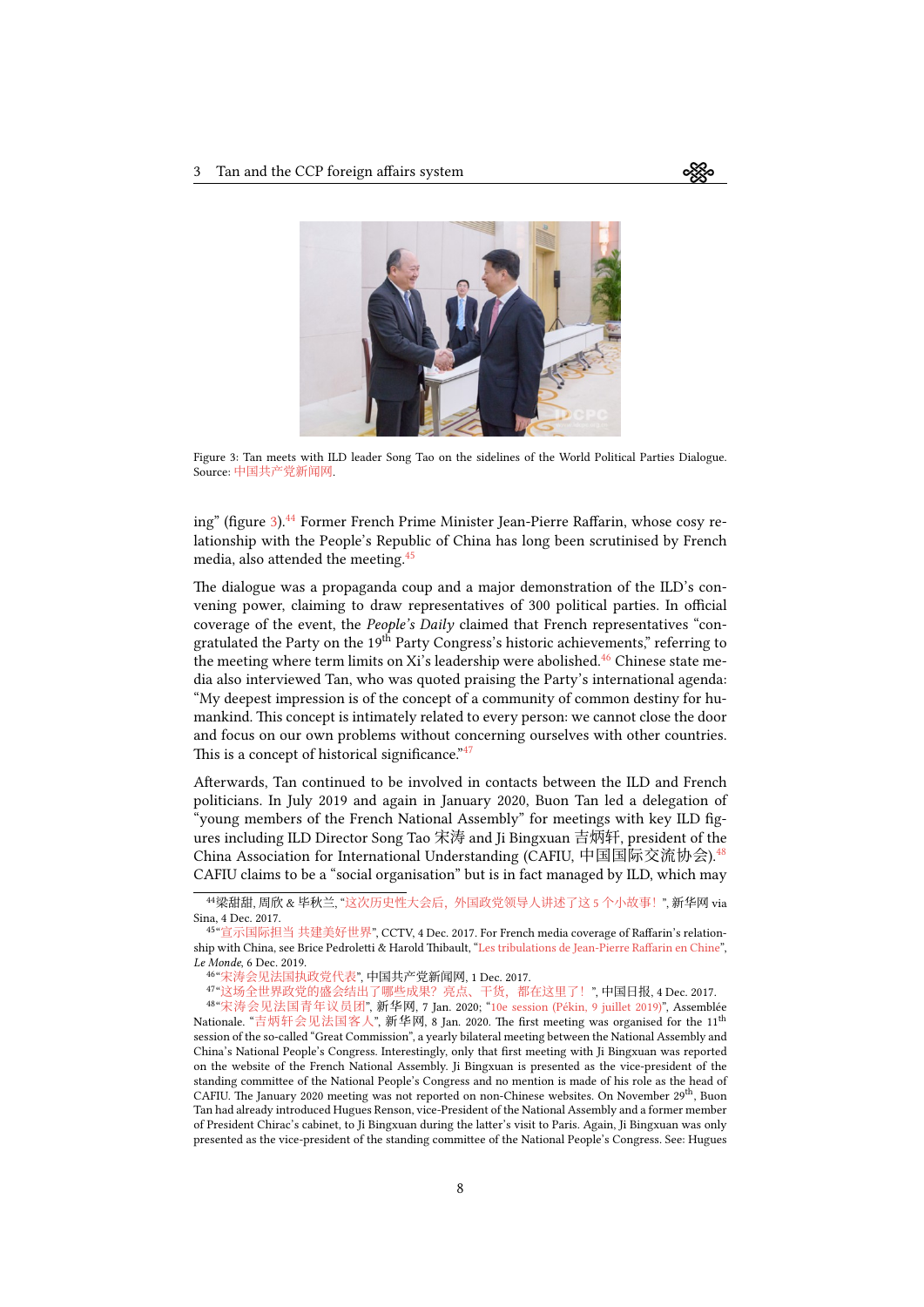view the affiliation as a convenient channel for interactions with foreign non-profit and academic entities.<sup>[49](#page-8-0)</sup> According to Reuters, the Indian government listed CAFIU as an "entity of concern" in 2020 because of security concerns, marking its associates for greater visa screening.<sup>[50](#page-8-1)</sup>

#### 4 Tan and technology transfer

Buon Tan's links to the united front system also intersect with its efforts to access foreign talent and technology. In addition to being a member of the WRSA, Tan acts as the "chief advisor" of Développement France-Chine (DFC, 欧洲华创会), a group actively involved in promoting China's talent recruitment and technology transfer efforts.

DFC has a close relationship with and draws part of its Chinese name with the "Conference on Overseas Chinese Pioneering and Developing in China" (华侨华人创业 发展洽谈会), an annual convention used by Chinese local governments to identify and attract talent, investment and technologies from abroad.<sup>[51](#page-8-2)</sup> The event has been organised since 2001 by local Chinese governments and the OCAO under the guidance of the Central Leading Small Group on Overseas Talent Recruitment Work (中央海 外高层次人才引进工作小组). According to the official conference website, close to 20,000 overseas ethnic Chinese participated in the 2018 conference, which saw 2300 talent recruitment or technology project contracts signed.<sup>[52](#page-8-3)</sup>

Founded by Buon Tan's brother-in-law, Chun Wong 黄进, $^{53}$  $^{53}$  $^{53}$  DFC has facilitated Chinese government talent-recruitment and technology-transfer efforts. In 2017 and 2018, it organised a startup competition in Paris as part of a global startup recruitment effort initiated by the government of Guangzhou's Tianhe District, a sister district of Paris's  $13<sup>th</sup>$  arrondissement.<sup>[54](#page-8-5)</sup> DFC also signed a strategic partnership with Guang-

<span id="page-8-0"></span><sup>49</sup>On CAFIU's subordination to the ILD, see registration information on 全国社会组织信用信息公示 平台 and Livia Codarin, Laura Harth & Jichang Lulu,"[Hijacking the mainstream CCP influence agencies](https://sinopsis.cz/wp-content/uploads/2021/11/it0.pdf) [and their operations in Italian parliamentary and local politics"](https://sinopsis.cz/wp-content/uploads/2021/11/it0.pdf), Sinopsis, Nov. 2021, pp. 14 sq. See also "[AIIA-ACRI-Chinese Association for International Understanding Roundtable 2016"](https://archive.ph/QAwGi), Australian Institute of International Affairs, 20 Sep. 2016.

- <span id="page-8-1"></span><sup>50</sup>Sanjeev Miglani, ["India steps up scrutiny of Chinese influence group"](https://www.reuters.com/article/us-india-china-visas-exclusive-idUSKBN25U1KW), Reuters, 15 Sep. 2020.
- <span id="page-8-2"></span><sup>51</sup>"[欧洲华创会](https://archive.fo/pMbtK)", Développement France-Chine.<br><sup>52</sup>"[关于华创会](https://web.archive.org/web/20201129172422/http://www.hch.org.cn/anenst.html)", hch.org.cn.

<span id="page-8-4"></span><span id="page-8-3"></span>

<sup>53</sup>Formerly a London-based journalist for Sing Tao Daily (星岛日报), a Hong Kong-based pro-Beijing newspaper, Chun Wong is the husband of one of Buon Tan's sisters and a close associate of many of Buon Tan's endeavours.

Working as operations director of the Tan family's KAWA company (嘉华进出口有限公司), he was also the treasurer of Conseil représentatif des associations asiatiques de France in 2014, when Buon Tan, its president, was accused of misappropriating funds and left to found the Haut Conseil des Asiatiques de France. See 鲁佳, "[法国亚裔高等理事会举办成立大会,陈文雄荣任主席](https://web.archive.org/web/20220301084501/https://bbs.xineurope.com/forum.php?mod=viewthread&tid=2115425)", 战法新闻, 21 Oct. 2015.

In his capacity of publication director of Vision Chine, a French-language monthly magazine about Chinese society, Wong was involved in organising a cocktail party held for Chinese media on the premises of the French National Assembly in 2012. In 2018, when President Macron held his first reception for the Chinese New Year, some attendees were informed of the new date of the event via an email sent by an employee of Vision Chine. See Gurvan Kristanadjadja & Ismaël Halissat, ["Buon Tan, poisson-pilote de Macron](https://web.archive.org/web/20210910012747/https://www.liberation.fr/france/2018/02/15/buon-tan-poisson-pilote-de-macron-dans-la-diaspora-asiatique_1630045/) [dans la diaspora asiatique](https://web.archive.org/web/20210910012747/https://www.liberation.fr/france/2018/02/15/buon-tan-poisson-pilote-de-macron-dans-la-diaspora-asiatique_1630045/)", Libération, 15 Feb. 2018.

<span id="page-8-5"></span>54"广州" 天英汇" [国际创新创业大赛法国赛区决赛成功举办](http://web.archive.org/web/20201020083858/https:/bbs.xineurope.com/wechatarticle-1825.html)", 旅法华人战报, 10 Nov. 2018. Many personalities active in so-called "professional associations" in charge of recruiting talent in France attended the 2018 event, such as Gong Dusheng (general secretary of the Association des scientifiques et ingénieurs chinois en France, former president of Union des chercheurs et des étudiants chinois en France) and Dong

Renson, ["Rencontre avec le Vice-président du Comité Permanent de l'Assemblée populaire nationale de](https://web.archive.org/web/20200920204847/https://huguesrenson.fr/rencontre-avec-le-vice-president-du-comite-permanent-de-lassemblee-populaire-nationale-de-chine/) [Chine](https://web.archive.org/web/20200920204847/https://huguesrenson.fr/rencontre-avec-le-vice-president-du-comite-permanent-de-lassemblee-populaire-nationale-de-chine/)".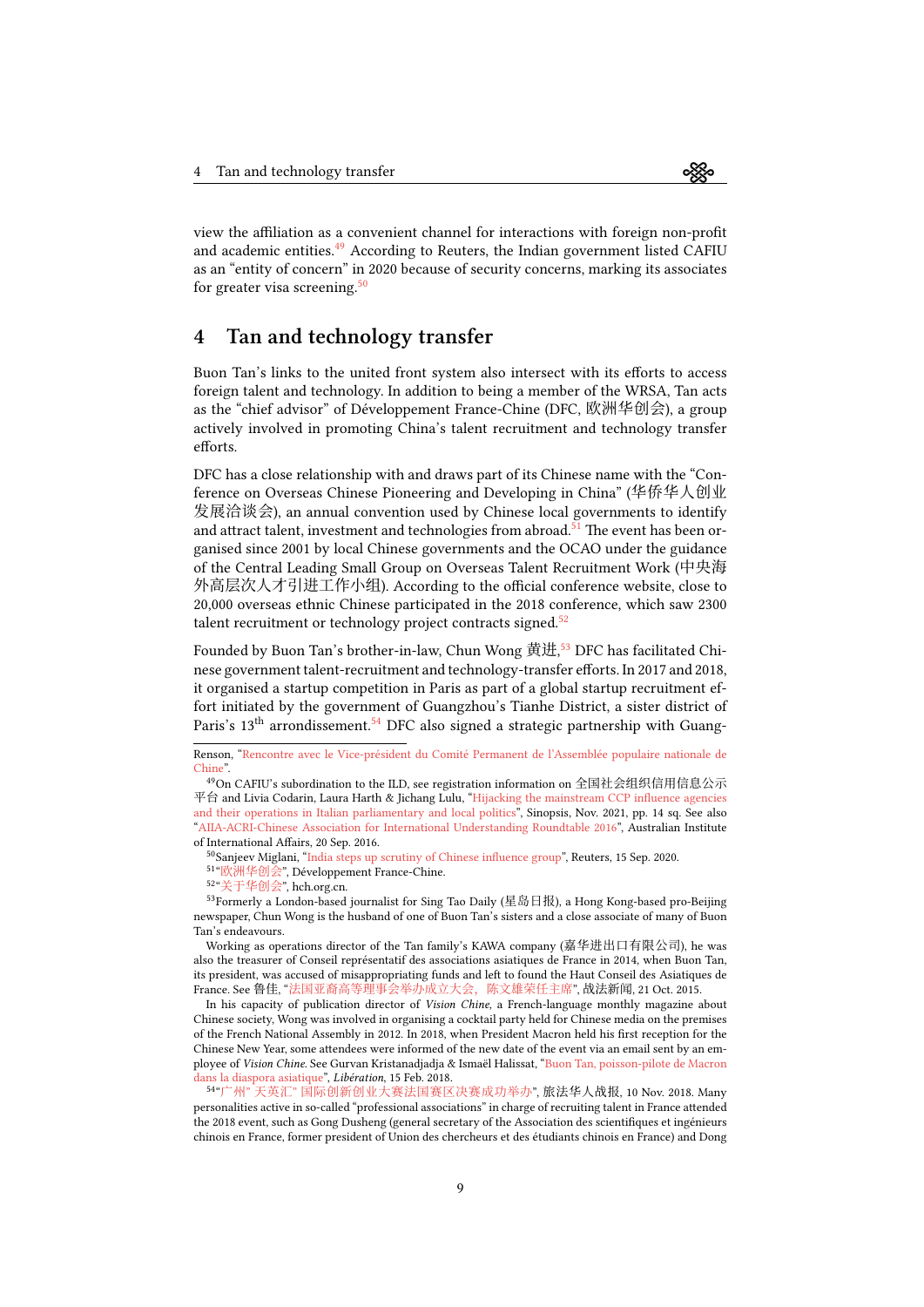zhou High-technology Industry Group Company Ltd. to establish a "France-China (Tianhe) Technological Industry Park" that aims at creating a "new channel" and a "new model" to introduce overseas talent in China.<sup>[55](#page-9-0)</sup> In 2020, DFC opened an office in Hangzhou and was tasked by a local government with helping recruit talents in Europe.<sup>[56](#page-9-1)</sup> While governments often seek to attract talent from abroad, the Chinese government's talent-recruitment efforts are strongly associated with misconduct and opaque technology transfer.[57](#page-9-2)

#### 5 The elder Tan

Buon Tan's deep relationship with the united front system may have been inherited from his father, Srun Nguon Tan 陈顺源. Born in Cambodia to a family originating from Puning in the Chaoshan area of China, Buon Tan arrived in France with his family in 1975, aged 8, as a refugee fleeing the Khmer Rouge. The elder Tan, who made his fortune by importing tea through his company TSN, was a notable figure in Paris's 13th arrondissement, where a large part of the French capital's Asian community resides. This heritage earned Buon Tan the nickname "the tea leaf prince" in Chinese state media. $58$ 

In 1986, Srun Nguon Tan co-founded l'Amicale des Teochew de France (法国潮州同 乡会, now 法国潮州会馆) and was elected as its first vice-president before becoming its president in 1995. In 2011, he was named an honorary president of the French Council for the Promotion of the Peaceful Reunification of China (法国中国和平统 一促进会), one of more than 100 foreign affiliates of the UFWD-run China Council for the Promotion of Peaceful National Reunification (中国和平统一促进会).<sup>[59](#page-9-4)</sup>

Tan's father also helped the CCP's build influence over Chinese-language media by acting as an advisor to Nouvelles d'Europe (欧洲时报), Europe's largest local Chinese media group.[60](#page-9-5) Established in Paris in 1983, at an address adjacent to one of the Tan family's main companies, *Nouvelles d'Europe* is in fact covertly owned by the UFWD. Its parent company, Guang Hua Cultures et Média (光华传媒集团) is 90%-owned by a Hong Kong front company for the State Council's Overseas Chinese Affairs Office, which is in turn part of the UFWD. $61$ 

Srun Nguon Tan's community work in Paris' earned him plaudits from both the French government and the CCP. In 1996, when Premier Li Peng visited France, Tan was

Changzhi (president of the same association). Buon Tan also attended, having arranged the sister district agreement between the 13<sup>th</sup> arrondissement and Tianhe district. "巴黎华裔副区长陈文雄: 站在当地人 [角度推介](https://archive.ph/VWsev) Idea", 中国新闻网, 3 Mar. 2013.

<span id="page-9-1"></span><span id="page-9-0"></span><sup>55</sup> "[欧洲华创会](https://archive.fo/pMbtK)"

<sup>56</sup> "2020 [第四季度政府工作报告重点任务目标执行情况](https://archive.fo/TnLUn)", 中共杭州市拱墅区委, 杭州市拱墅区人民 政府, 31 Dec. 2020.

<span id="page-9-2"></span><sup>57</sup> ["Harvard University Professor Convicted of Making False Statements and Tax Offenses"](https://archive.fo/iVyLw), United States Department of Justice, 21 Dec. 2021; Alex Joske,"[Hunting the phoenix: The Chinese Communist Party's](https://ad-aspi.s3.ap-southeast-2.amazonaws.com/2020-10/Hunting%20the%20phoenix_v2.pdf) [global search for technology and talent"](https://ad-aspi.s3.ap-southeast-2.amazonaws.com/2020-10/Hunting%20the%20phoenix_v2.pdf), ASPI, 2020.

<span id="page-9-4"></span><span id="page-9-3"></span><sup>58</sup> "[法国国会议员陈文雄:马克龙访华团里的华人智囊](https://archive.fo/A1EED)", 中国侨网, 18 Jan. 2018.

<sup>59</sup> "[法国中国和平统一促进会名单](https://archive.fo/2lhIW)", 法国侨网, 7 Jul. 2011. On reunification councils more generally, see John Dotson, ["The United Front Work Department Goes Global: The Worldwide Expansion of the Council](https://jamestown.org/program/the-united-front-work-department-goes-global-the-worldwide-expansion-of-the-council-for-the-promotion-of-the-peaceful-reunification-of-china/) [for the Promotion of the Peaceful Reunification of China"](https://jamestown.org/program/the-united-front-work-department-goes-global-the-worldwide-expansion-of-the-council-for-the-promotion-of-the-peaceful-reunification-of-china/), China Brief, 9 May 2019.

<span id="page-9-6"></span><span id="page-9-5"></span><sup>60</sup>木槿, "[法华各界送别侨领陈顺源 瓦尔斯、勒甘等政要致唁电](https://archive.fo/lfhqq)", 欧洲时报, 9 Aug. 2016.

<sup>61</sup>Filip Jirouš & Petra Ševčíková,"[Covert propaganda operations in plain sight: The CCP united front](https://sinopsis.cz/wp-content/uploads/2021/07/cns0.pdf) [system's media network in Europe](https://sinopsis.cz/wp-content/uploads/2021/07/cns0.pdf) ", Sinopsis, 31 Jul. 2021, pp. 12 sq.; Alex Joske, Lin Li, Alexander Pascoe & Nathan Attrill,"[The influence environment: A survey of Chinese-language media in Australia"](https://s3-ap-southeast-2.amazonaws.com/ad-aspi/2020-12/The%20influence%20environment.pdf), ASPI, 2020, pp. 22 sq.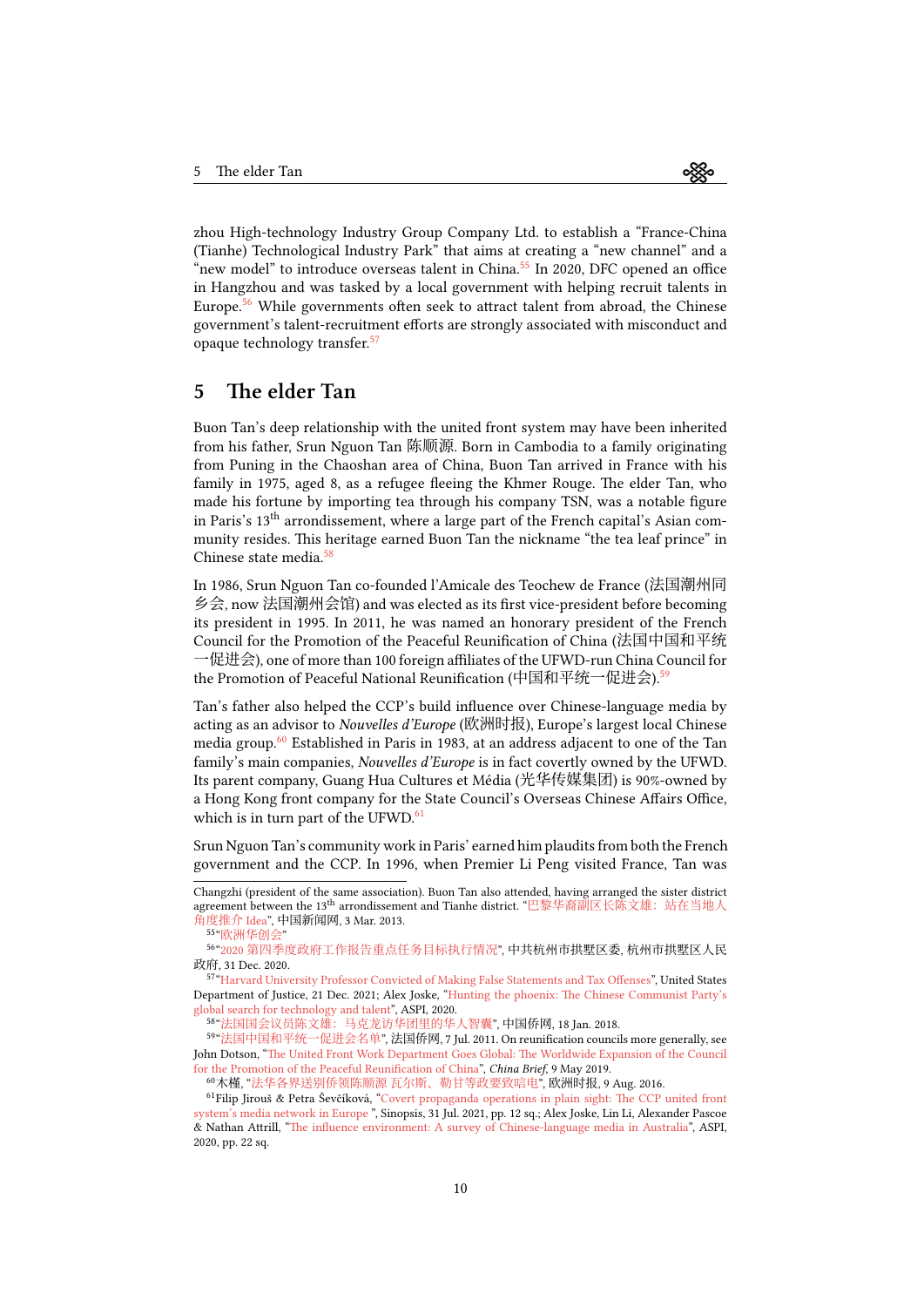<span id="page-10-7"></span>

Figure 4: Buon Tan, then presidential candidate Emmanuel Macron and Jacques Sun. Source: [Nouvelles](https://www.leparisien.fr/politique/emmanuel-macron-a-t-il-rencontre-un-espion-chinois-01-04-2017-6816372.php) d'Europe via [Le Parisien](https://www.leparisien.fr/politique/emmanuel-macron-a-t-il-rencontre-un-espion-chinois-01-04-2017-6816372.php).

among the local Chinese community representatives who met with him.<sup>[62](#page-10-0)</sup> Nearly a decade later, he hosted the visiting director of the State Council Overseas Chinese Af-fairs Office.<sup>[63](#page-10-1)</sup> In 2003, he was appointed to the council of the UFWD's China Overseas Friendship Association, of which his son is now a senior member.<sup>[64](#page-10-2)</sup> Also like his son, the elder Tan was an overseas Chinese delegate to the CPPCC, attending in 2008.<sup>[65](#page-10-3)</sup> When Srun Nguon Tan passed away in 2016, both the Overseas Chinese Affairs Office and, on the French side, then Prime Minister Manuel Valls and State Secretary Jean-Marie Le Guen also extended their condolences.<sup>[66](#page-10-4)</sup>

## 6 Tan's political roots: community work in Paris's Chinatown

Encouraged by his father, Buon Tan's political career began around 2008 when he was elected deputy mayor of Paris's 13<sup>th</sup> arrondissement. That year, the elder Tan told Chinese state media that his son had accomplished something "our generation was unable to do" by entering politics.<sup>[67](#page-10-5)</sup>

Indeed, Buon Tan laid the foundations for his political career by following his father's activities. In 2005, he took over the youth affairs department of the Chaozhou Association his father had co-founded upon his arrival in France (Buon Tan remains its honorary president). $68$  Between 2011 and 2014, Buon Tan was also the first president of the Conseil représentatif des associations asiatiques de France (CRAAF), a platform aiming at uniting France's Asian community-based associations and contribute to the promotion of persons of Asian descent in French society, economy and politics. Shortly after he was pushed out of CRAAF by members who accused him

<span id="page-10-0"></span><sup>62</sup>张冬冬, "[连云港市领导会见法国著名侨领陈顺源一行](https://web.archive.org/web/20220301085424/http://www.chinaqw.com/zgqj/qjdt/200809/26/132171.shtml)", 中国侨网, 26 Sept. 2008.

<span id="page-10-1"></span><sup>63</sup>梁源法, "陈顺源先生仙逝五周年之际" [时光带不走我们深深的怀念](https://web.archive.org/web/20220301085413/http://www.oushinet.com/static/content/qj/qjnews/2021-04-30/837635782218096640.html)", 欧洲时报, 30 Apr. 2021.

<span id="page-10-2"></span><sup>64</sup> "[第二届中华海外联谊会理事会名录](http://web.archive.org/web/20120412080526/http:/www.cofa.org.cn/hailian/jiben/lishi2.htm)", COFA.

<span id="page-10-3"></span><sup>65</sup>林明江 (ed.), 中国侨联, 人民政协报社, 2010, p. 128.

<span id="page-10-4"></span><sup>66</sup>木槿, [op. cit.](https://archive.fo/lfhqq)

<span id="page-10-6"></span><span id="page-10-5"></span><sup>67</sup> "[旅法侨领陈顺源:儿子为华人发声比家族产业重要](https://web.archive.org/web/20160812121342/https://www.chinaqw.com/hqhr/hrdt/200812/29/144289.shtml)", 羊城晚报 via 中国侨网, 29 Dec. 2008.

<sup>68</sup> ["Votre député — Buon Tan](https://archive.fo/uUb7V)", Buontan.fr; 黄冠杰, "[旅法侨界祝贺法国潮州会馆会长蔡汉忠](https://www.sohu.com/a/474583156_121123756) 90 寿辰", 交通资讯一起看 via Sohu, 29 Jun. 2021.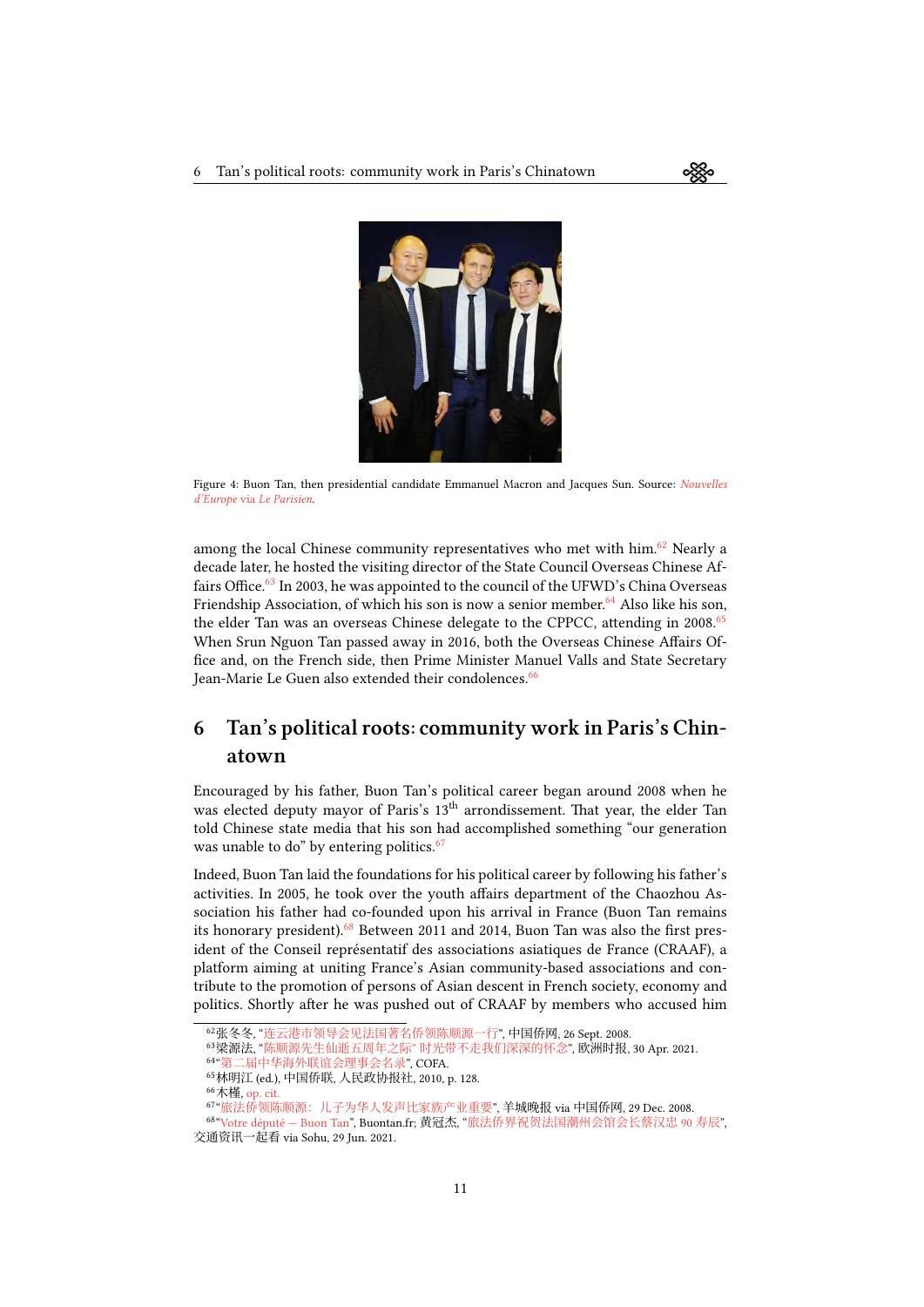of misappropriating funds,<sup>[69](#page-11-0)</sup> Tan founded a rival group, the Haut Conseil des Asiatiques de France (HCAF). Despite a grand founding ceremony held on the premises of the National Assembly, with its then-president Claude Bartolone as an attendee,  $\frac{70}{10}$  $\frac{70}{10}$  $\frac{70}{10}$ HCAF does not appear to be very active.<sup>[71](#page-11-2)</sup> Nonetheless, President François Hollande attended one of its events in September 2016.<sup>[72](#page-11-3)</sup>

Jean-Marie Le Guen, a long-time councillor of the 13<sup>th</sup> arrondissement, was also a key backer of Tan's political career. Le Guen served as an MP over three decades and as two-time Secretary of State (Relations with the Parliament, Development and Francophonie) under François Hollande. After leaving politics, Le Guen joined the board of Huawei France in September 2020.<sup>[73](#page-11-4)</sup> Buon Tan followed in Le Guen's footsteps through his election as deputy mayor of Paris's 13<sup>th</sup> arrondissement in 2008 and then as a Paris councillor in 2014 on the list of the Socialist Party. During this stage in Tan's political career, he credits himself with having contributed to setting up Chineselanguage classes in 13<sup>th</sup> arrondissement schools, promoted traditional Chinese medicine, and supported the creation of "international tourism zones" (where labour laws are slightly relaxed to allow shops to open later at night or on Sundays) in the neighbourhood.[74](#page-11-5)

As his political capital grew, Tan began to play a larger role in France-China relations. Between 2013 and 2017, Tan, not yet an MP, accompanied President François Hollande, Prime Minister Jean-Marc Ayrault and several state secretaries for trade on official visits to China.<sup>[75](#page-11-6)</sup> French media also reported that Hollande would often con-sult Tan before setting off for Beijing.<sup>[76](#page-11-7)</sup> Likewise, Hollande's second prime minister, Manuel Valls, introduced Tan to Chinese premier Li Keqiang as "Paris's most influen-tial Chinese" during Li's 2015 visit to France.<sup>[77](#page-11-8)</sup> In 2018, the *People's Daily* described Tan as "an important advisor to Macron on developing relations with China".<sup>[78](#page-11-9)</sup>

In the meantime, Jacques Sun (孙文雄), who succeeded Buon Tan as president of CRAAF, has been suspected of being an intelligence asset by the General Directorate for Internal Security (DGSI), France's counter-intelligence service (figure [4\)](#page-10-7). An entrepreneur by trade, Sun has led CRAAF since 2014 and was particularly active in mobilising the Asian diaspora to protest Shaoyo Liu's (刘少尧) killing by a policeman in 2017. Before that, he worked for UMP, then France's biggest political party, as a chargé de mission in charge of liaising with the Asian community. In this capacity, he

<span id="page-11-0"></span><sup>69</sup>Romain Lescurieux and Caroline Politi, ["Paris : Un candidat La République en marche soupçonné de](https://web.archive.org/web/20170719085114/https://www.20minutes.fr/paris/2082655-20170608-paris-candidat-republique-marche-soupconne-detournement-fonds) [détournement de fonds »,](https://web.archive.org/web/20170719085114/https://www.20minutes.fr/paris/2082655-20170608-paris-candidat-republique-marche-soupconne-detournement-fonds) 20 Minutes, 8 Jun. 2017.

<span id="page-11-1"></span><sup>70</sup> "[法国亚裔高等理事会举办成立大会,陈文雄荣任主席](https://web.archive.org/web/20220301091328/https://bbs.xineurope.com/article-7624-1.html)", 新欧洲战报, 20 Oct. 2015. MPs Bruno Le Roux (then president of the France China Friendship Group) and Jean-Marie Le Guen also attended the ceremony, along with a representative of the Chinese embassy in France.

<span id="page-11-2"></span><sup>&</sup>lt;sup>71</sup> ["HCAF : Haut Conseil des Asiatiques de France"](https://archive.fo/jeUgt). This platform seems not to be very representative nor active. The membership form that can be downloaded on its website is tailored for 2018; see ["HCAF](https://web.archive.org/web/20180901133450/https://www.hcaf.fr/res/HCAF-adhesion2018.pdf)adhésion 2018

<span id="page-11-3"></span><sup>72</sup> "[奥朗德光临华商座谈会鼓励华人向主流社会发声](https://archive.fo/PANNo)", 欧洲商报, 20 Sept. 2020.

<span id="page-11-5"></span><span id="page-11-4"></span><sup>&</sup>lt;sup>73</sup> ["Jean-Marie Le Guen entre au conseil d'administration de Huawei France](https://web.archive.org/web/20200914105121/https://www.lesechos.fr/tech-medias/hightech/jean-marie-le-guen-entre-au-conseil-dadministration-de-huawei-france-1241991)", Les Échos, 13 Sep. 2020. 74 ["Votre député…"](https://archive.fo/uUb7V)

<span id="page-11-6"></span><sup>75</sup> ["Buon Tan : l'importance du vote pour les Chinois en France](https://www.mandarintv.fr/video_detail.php?cat=galachinois2018&video=10&langue=Fr)", Mandarin TV, 1 Sept. 2017.

<span id="page-11-8"></span><span id="page-11-7"></span><sup>&</sup>lt;sup>76</sup> ["Buon Tan, un député LREM à la pointe du business franco-chinois](https://www.lalettrea.fr/action-publique_parlement/2018/05/04/buon-tan-un-depute-lrem-a-la-pointe-du-business-franco-chinois,108309380-ar2) ", La Lettre A, 4 May 2018.

<sup>77</sup>Gurvan Kristanadjadja & Ismaël Halissat,"[Buon Tan, poisson-pilote de Macron dans la diaspora asi](https://web.archive.org/web/20180215224647/https://www.liberation.fr/france/2018/02/15/buon-tan-poisson-pilote-de-macron-dans-la-diaspora-asiatique_1630045/)[atique"](https://web.archive.org/web/20180215224647/https://www.liberation.fr/france/2018/02/15/buon-tan-poisson-pilote-de-macron-dans-la-diaspora-asiatique_1630045/), Libération, 15 Feb. 2018. In 2016, Buon Tan received the Legion of Honour (France's highest decoration) from François Hollande.

<span id="page-11-9"></span><sup>78</sup> "[陈文雄:马克龙访华团里的华人智囊](https://archive.ph/2IxCh)", 人民网, 22 Jan. 2018.